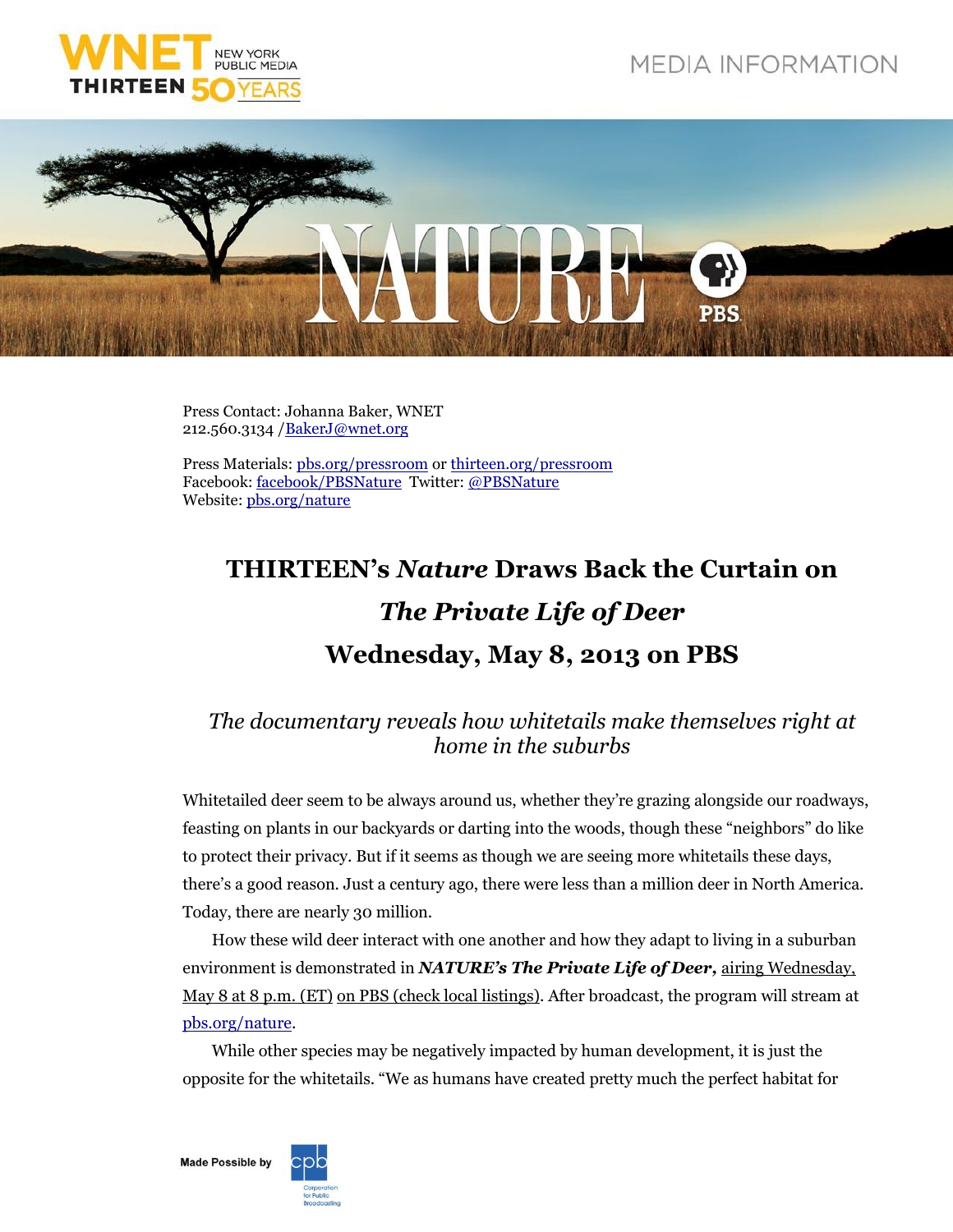deer," explains Cornell University's Jay Boulanger. "These are areas that have a wide diversity of plants that deer can eat, versus, say, a rural forest." Whitetail need to consume up to seven pounds of food daily and will eat practically anything, which frustrates backyard gardeners. Fences aren't much of a deterrent as these nimble creatures can jump over eight foot obstacles.

To document the daily behaviors of their four-legged neighbors, a number of residents in Cayuga Heights, NY were given cameras by the filmmakers. These homeowners in central New York captured footage of whitetails bedded down in backyards after eating. But while it appeared they were just resting, the deer were actually digesting. As their coloring provides the perfect camouflage, they also like to hide in a thicket of branches to digest in private.

Whitetailed deer are creatures of the dawn and dusk, most active during the early morning or late afternoon when they're feeding, a behavior known as being crepuscular. It's during these shadowy hours when their sensitive vision works best. All these deer can usually make out is movement, making them nearly blind by human standards, though their hearing and sense of smell are quite acute. Light shining in their eyes actually overwhelms their visual cortex and locks down their brains for a short period of time, freezing them in their tracks, which explains the famed "deer in the headlights" effect.

Footage from cameras a researcher placed on wild deer showed more social interaction than was expected. The deer sniff each other when they meet to determine age, sexual status and family group, and groom each other not just to remove parasites, but also to reinforce social bonds. An especially surprising discovery was conflicts between females, the same type of antagonistic behavior displayed between males especially during breeding season.

Isolated on islands in the Florida Keys, adorable and endangered Key deer, described as whitetails in miniature, adapted to their habitat by getting smaller. They are a favorite of the locals who feed them, though their kindness also puts the deer at risk of being hit by vehicles in residential neighborhoods.

But the rarest of whitetails is notable for its color, not its size. Sightings of legendary white ghost deer – albinos – have enthralled those who have caught a glimpse. These exceptional deer truly live a private life in the northern Wisconsin woods.

*Nature* is a production of THIRTEEN in association with WNET for PBS. For *Nature*, Fred Kaufman is executive producer. *The Private Life of Deer* is a Pangolin Pictures and THIRTEEN production in co-production with Terra Mater Factual Studios in association with WNET.

*Nature* pioneered a television genre that is now widely emulated in the broadcast industry. Throughout its history, *Nature* has brought the natural world to millions of viewers. The series has been consistently among the most-watched primetime series on public television.